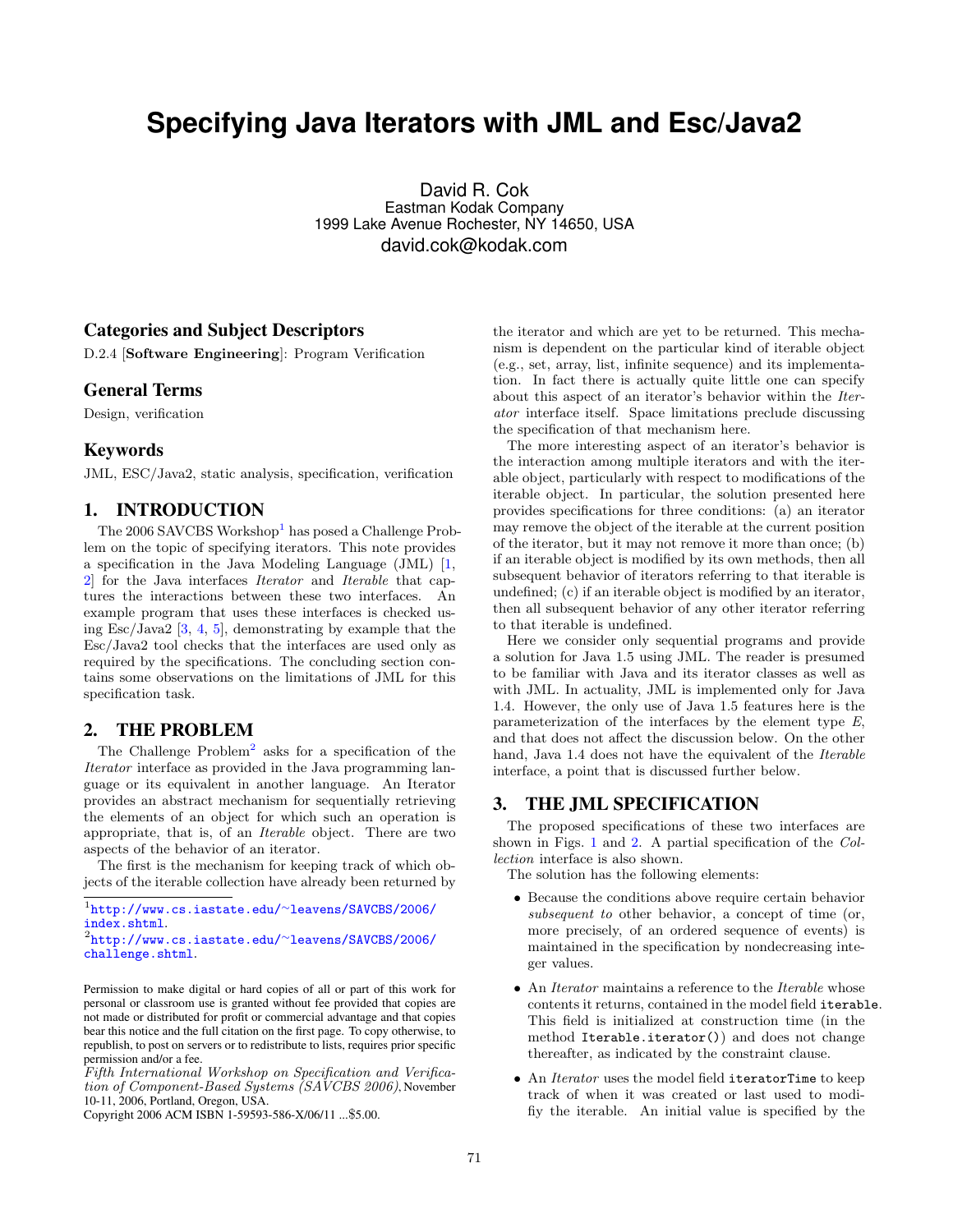```
package java.util;
public interface Iterator<E> {
  //@ public instance model Iterable iterable;
  //@ public instance model int iteratorTime;
 //@ public instance model boolean removeOK;
  //@ initially !removeOK;
  //@ public invariant iterable != null;
 //@ public constraint iterable == \old(iterable);
 // This returns false if the parent Iterable has
  // been modified by means other than this Iterator.
  /*@ public normal_behavior
   @ ensures \result ==
   @ (iteratorTime > iterable.lastModifiedTime);
   @ public pure model boolean isValid() {
   @ return iteratorTime > iterable.lastModifiedTime;
   @ }
   @*/
 //@ public normal_behavior
 //@ requires isValid();
 /@ pure @*/ public boolean hasNext();
 //@ public normal_behavior
 //@ requires isValid() && hasNext();
 //@ assignable removeOK;
 //@ ensures removeOK;
 //@ also public exceptional_behavior
 //@ requires isValid() && !hasNext();
 //@ signals_only NoSuchElementException;
 public E next();
  /*@ public behavior
   @ requires isValid() && removeOK;
   @ assignable removeOK, iteratorTime;
   @ assignable iterable.maxIteratorTime;
   @ assignable iterable.lastModifiedTime;
      ensures Iremove\OmegaK\cdot@ ensures iterable.lastModifiedTime >
   @ \old(iterable.maxIteratorTime);
   @ ensures isValid();
   @ ensures iteratorTime <= iterable.maxIteratorTime;
   @ also public exceptional_behavior
   @ requires isValid() && !removeOK;
   @ signals_only IllegalStateException;
   @*/
 public void remove();
}
                                                        }
                                                       }
```
<span id="page-1-0"></span>Figure 1: The specification of the Iterator interface.

method Iterable.iterator() and it is modified only by Iterator.remove().

• The model field Iterator.removeOK indicates whether it is permissible to call the method Iterator.remove(). The field is initially false and is also set false upon any call of remove; it is set true on a call of next. Thus informal requirement (a) above is satisfied.

```
package java.lang;
public interface Iterable<E> {
  //@ public instance model int lastModifiedTime;
  //@ public instance model int maxIteratorTime;
  //@ initially maxIteratorTime == -1;
  //@ initially lastModifiedTime == 0;
  /*@ constraint lastModifiedTime >=
                           \old(lastModifiedTime); @*/
  //@ public normal_behavior
  //@ assignable maxIteratorTime;
  //@ ensures \result != null;
  //@ ensures \fresh(\result);
  //@ ensures \result.iterable == this;
  //@ ensures \result.isValid();
  //@ ensures maxIteratorTime >= \result.iteratorTime;
 public Iterator<E> iterator();
package java.util;
public interface Collection<E> extends Iterable<E> {
  // Something like the following specification
 // case must be present for any method that
 // modifies the Iterable object.
 //@ public normal_behavior
 //@ assignable lastModifiedTime;
 //@ ensures lastModifiedTime > maxIteratorTime;
 public void clear();
```
<span id="page-1-1"></span>Figure 2: The specification of the Iterable interface and a partial specification of Collection.

- Requirements (b) and (c) above need the distinction between an Iterator's behavior being defined and not defined. This distinction is provided by the pure model method Iterator.isValid(). If the method returns true, the behavior is defined. The method is implemented to return true if the iterator's iteratorTime is larger than the corresponding iterable's lastModifiedTime.
- An *Iterable* maintains the "time" of its last modification in the field lastModifiedTime. If the Iterable is modified, as shown by the method Collection.clear, the value of lastModifiedTime is increased to be larger than the iteratorTime of any of its associated Iterators. For convenience, Iterable.maxIteratorTime holds a value at least as large as any associated Iterator's iteratorTime. This satisfies requirement (b) above. Note that any method in any subtype of Iterable that modifies the collection of elements within the Iterable (e.g., add, remove, clear) must require a specification case like that shown for Collection.clear.
- Requirement (c) is satisfied as follows. The specification of Iterator.remove requires that when called on an object iter (and for normal termination), the corresponding iterable's lastModifiedTime is increased to make all other iterators invalid, and the iteratorTime of iter itself also is increased so that iter is still valid.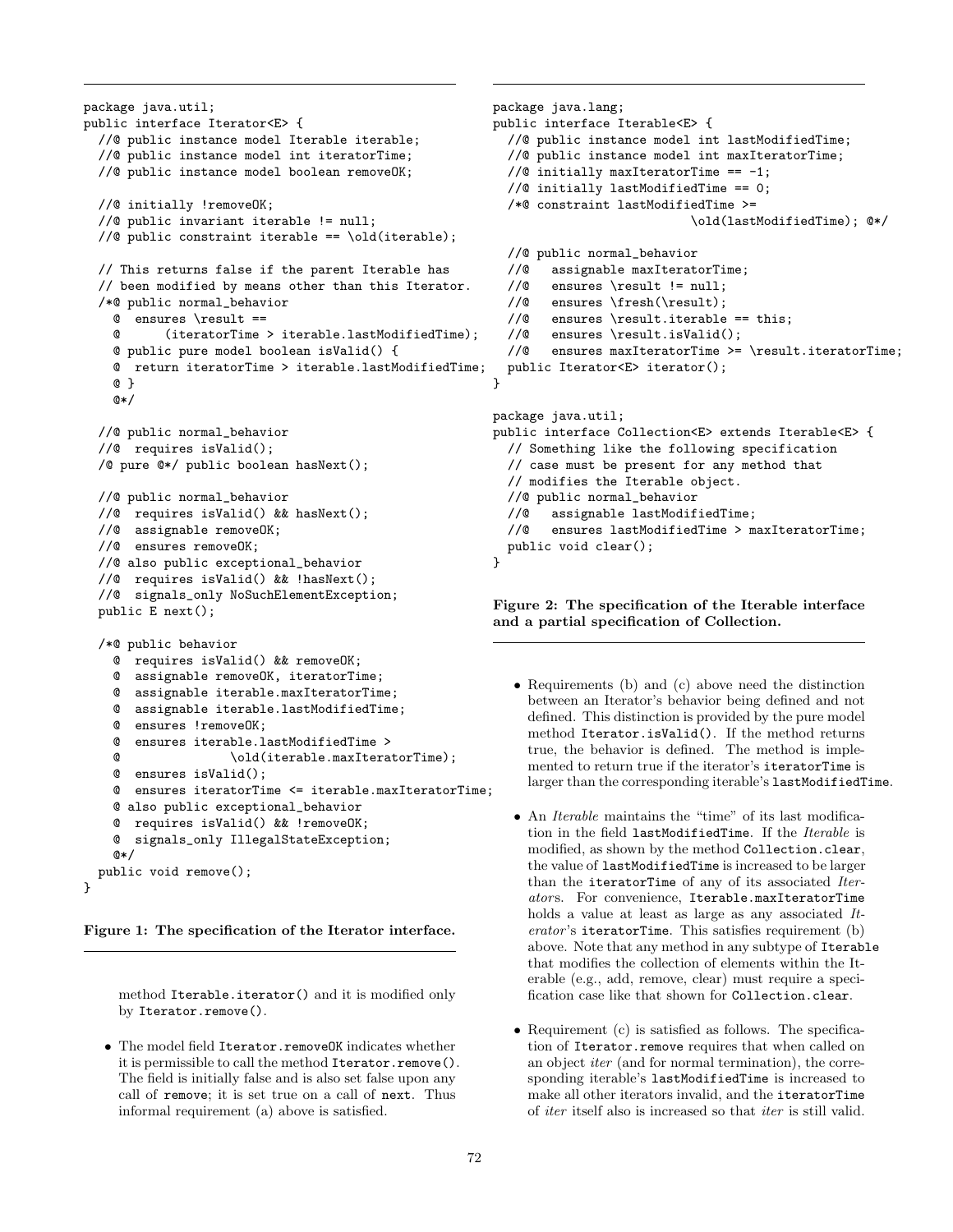# 4. STATICALLY CHECKING PROGRAMS USING ESC/JAVA2

The *Iterator* and *Iterable* interfaces do not have implementations that can be checked against specifications. However, we can check programs that use those interfaces. To do so with JML and Esc/Java2, however, we must recast the above solution in Java 1.4. For this exercise we fold the specifications from Iterable into Java 1.4's Collection interface. Then we attempt to check a number of combinations of uses of these methods, as shown in Figs. [3](#page-2-1) and [4.](#page-3-5)  $\text{Esc/Java2}^3$ successfully finds the incorrect uses of these methods and has no false reports on legal sequences of method calls. The problems in generating and checking the specifications were all in specification errors (not in Esc/Java2). For example, in method m6, if Line A is omitted, allowing aliasing between the two arguments (a common error), then Line B cannot be established: iterator ii will not be valid if c==cc.

### 5. OBSERVATIONS

The combination of JML and Esc/Java2 successfully specifies the Iterator example and checks uses of the interfaces in test programs. However, this exercise prompts a number of observations about the current state of JML.

### 5.1 Java 1.4 vs. Java 1.5

This style of solution will not work well in Java 1.4 because there is no abstract Iterable object. For the static checking above, we utilized the Collection interface as the generic iterable. However, not all iterators extend the Collection interface. Thus in Java 1.4 an Iterator can only refer to its associated object as a generic Object, and there is no place to put the declarations of the model fields defined above. An alternative, but messy, design is to declare a new associated IterableData class containing the model fields declared above in *Iterable* and used as *Iterable* is above; then we associate an IterableData object with each iterable Object by maintaining a Map from objects that would be Iterables to associated instances of IterableData.

### 5.2 Ghost field vs. Model field vs. Model method

In the specification above, various pieces of specification information are held in model fields. These might also be declared as ghost fields or model methods. Each of these choices has its disadvantages.

- Ghost fields. Iterators and Iterables are interfaces, not classes. Furthermore, they are defined in the Java library and not in user-written code. Ghost fields must be modified by JML set statements within the implementation of a method. In this situation, for these interfaces there is no place to put those set statements. This is not a problem for static checking, but runtime checking (such as with the jmlrac[\[2\]](#page-3-1) tool) would fail to work correctly if ghost fields were used.
- Model fields. The intended use of a model field is as a means to hold an abstract representation of the state of an object; in a concrete class each model field would

```
import java.util.Collection;
import java.util.Iterator;
public class Test {
  public void m1(/*@ non_null @*/Collection c) {
    Iterator i = c. iterator();
    i.remove(); // should FAIL
  }
  //@ signals (java.util.NoSuchElementException);
  //@ signals_only RuntimeException;
  public void m2(/*@ non_null @*/Collection c) {
    Iterator i = c. iterator();
    //@ assume i.hasNext();
    i.next();
    i.remove(); // OK
  }
  public void m3(/*@ non_null @*/Collection c) {
    Iterator i = c. iterator();
    //@ assume i.hasNext();
    i.next();
    i.remove();
    i.remove(); // should FAIL
  }
  public void m4a(/*@ non_null @*/Collection c) {
    Iterator i = c. iterator();
    //@ assert i.iteratorTime > c.lastModifiedTime;
    //@ assert i.iterable == c;
    //@ assert i.isValid();
  }
  public void m4(/*@ non_null @*/Collection c) {
    Iterator i = c. iterator();
    //@ assert i.isValid();
    c.clear();
    //@ assert !i.isValid();
 }
}
```
<span id="page-2-0"></span>Figure 3: A set of test methods (in Java 1.4).

be provided a representation. In this case, a field such as removeOK does abstract part of the state of the Iterator, but that abstraction is not necessarily a representation of any concrete fields of an implementation. A typical way to provide such a concrete representation is by means of some ghost fields that essentially duplicate the model fields. The model fields work well for static checking without ghost fields and without representations. However, runtime checking would require the model fields to have some concrete representation.

• Model methods. Model methods are an alternate way of providing the functionality of a model field. $4$  For example, instead of the field removeOK, we could have a pure, argument-less model method removeOK() without any implementation given. The specification of its

<span id="page-2-1"></span> $^3 \rm{The \; experiments}$  were performed using the version in CVS HEAD as of 1 September 2006, but only using the specifications given here, not the library of system specifications provided by Esc/Java2.

<span id="page-2-2"></span><sup>&</sup>lt;sup>4</sup>Model fields also have implications for data groups, which model methods do not have.